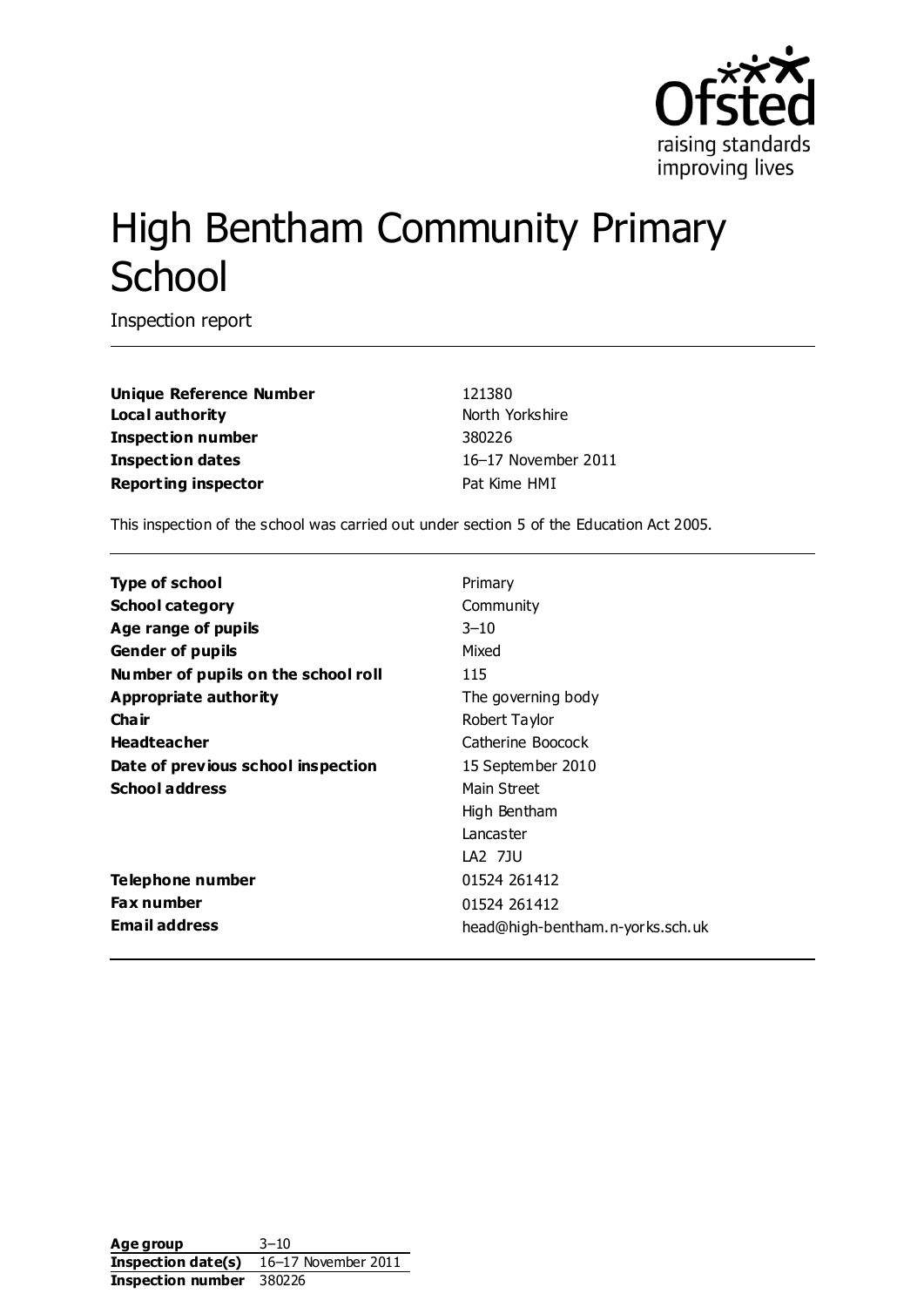The Office for Standards in Education, Children's Services and Skills (Ofsted) regulates and inspects to achieve excellence in the care of children and young people, and in education and skills for learners of all ages. It regulates and inspects childcare and children's social care, and inspects the Children and Family Court Advisory Support Service (Cafcass), schools, colleges, initial teacher training, work-based learning and skills training, adult and community learning, and education and training in prisons and other secure establishments. It rates council children's services, and inspects services for looked after children, safeguarding and child protection.

Further copies of this report are obtainable from the school. Under the Education Act 2005, the school must provide a copy of this report free of charge to certain categories of people. A charge not exceeding the full cost of reproduction may be made for any other copies supplied.

If you would like a copy of this document in a different format, such as large print or Braille, please telephone 0300 123 4234, or email [enquiries@ofsted.gov.uk](mailto:enquiries@ofsted.gov.uk)

You may copy all or parts of this document for non-commercial purposes, as long as you give details of the source and date of publication and do not alter the information in any way.

To receive regular email alerts about new publications, including survey reports and school inspection reports, please visit our website and go to 'Subscribe'.

Piccadilly Gate Store Street Manchester M1 2WD

T: 0300 123 4234 Textphone: 0161 618 8524 [enquiries@ofsted.gov.uk](mailto:enquiries@ofsted.gov.uk) [www.ofsted.gov.uk](http://www.ofsted.gov.uk/)



© Crown copyright 2011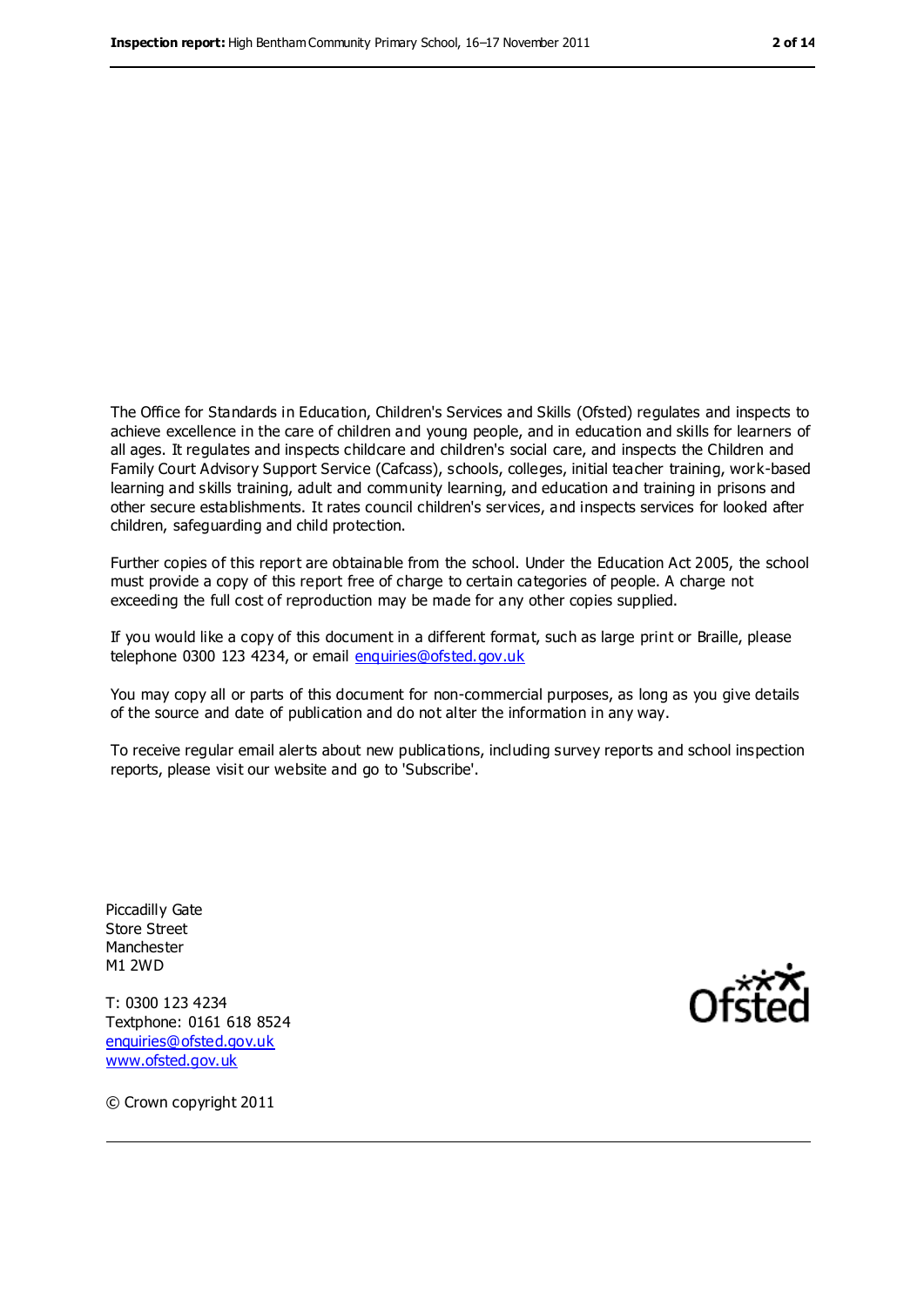## **Introduction**

This inspection was carried out by one of Her Majesty's Inspectors and one additional inspector. The inspectors observed five lessons and made short visits to a further six lessons. They saw all the teachers at work. They held meetings with parents and carers, groups of pupils, members of the governing body and staff. They observed the school's work, and looked at a range of documentation provided by the school, including records of pupils' attainment and progress, the planning for improvement and curricular plans. The inspectors also took account of responses to the inspection questionnaires that were received from pupils and staff and from 61 parents and carers.

The inspection team reviewed many aspects of the school's work. It looked in detail at a number of key areas.

- How safe are pupils and how good is their behaviour?
- How successful has the school been in raising pupils' attainment and reducing underachievement?
- How effective has the school been in improving the quality of teaching?
- $\blacksquare$  To what extent has the school developed the capacity to drive its own improvement?

#### **Information about the school**

The school is smaller than the average primary school in England. Almost all the pupils are of White British heritage. The proportion of pupils known to be eligible for free school meals is a little below the national average. The number of pupils identified with special educational needs and/or disabilities is slightly above average for the size of school and includes an increasing number of pupils with autistic spectrum conditions. Children in the Early Years Foundation Stage are taught in the part-time Nursery and in a class for Reception children and Year 1 pupils. All the other classes cater for two year groups. From September 2012, the school will take Year 6 pupils.

Two teachers have left since the previous inspection when the school was given a notice to improve. In September 2011, a teacher returned from a secondment and a newly-qualified teacher was appointed. The school holds several awards including the International School award, the Inclusion Quality Mark and the Sing Up Gold award.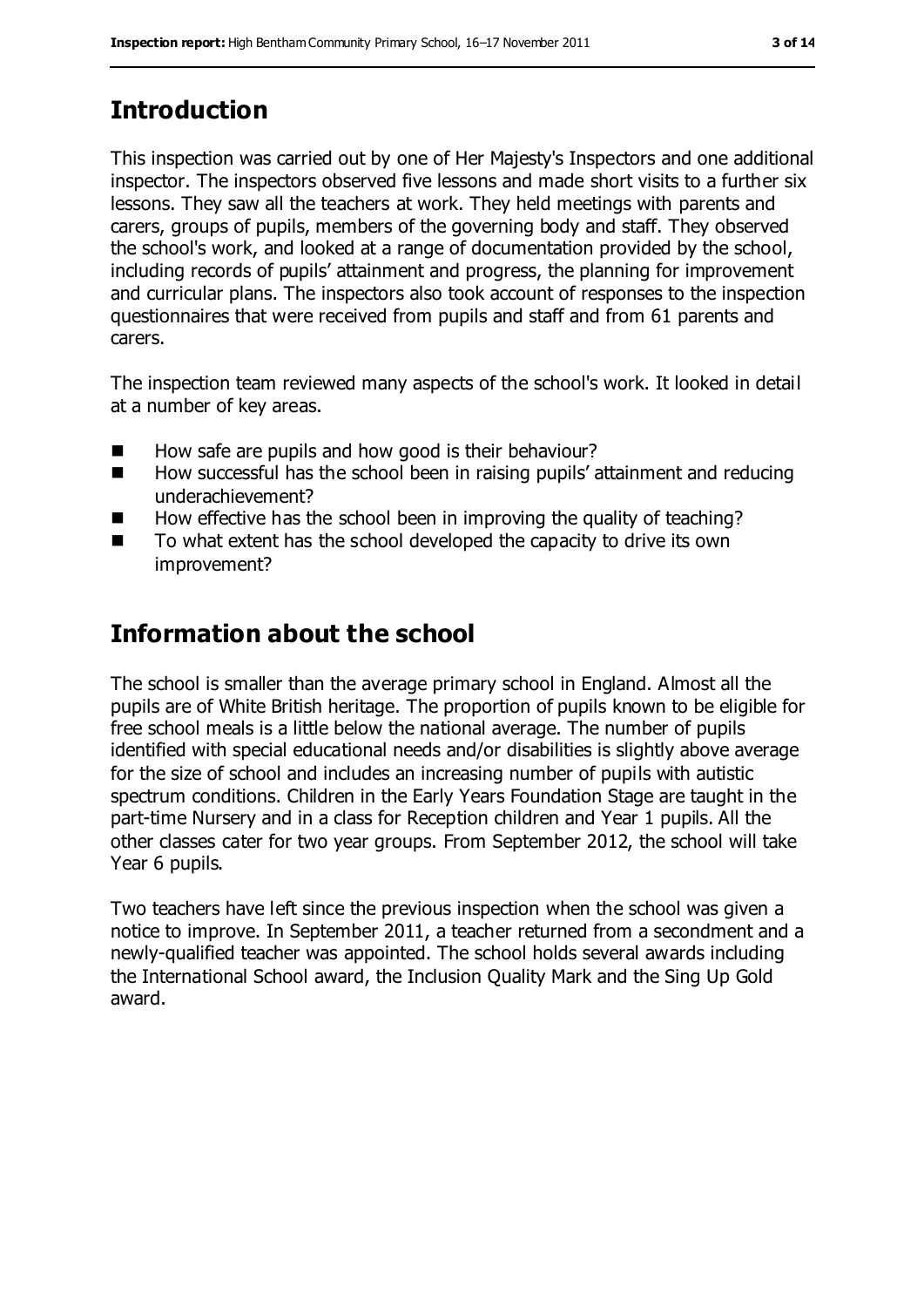**Inspection grades: 1 is outstanding, 2 is good, 3 is satisfactory and 4 is inadequate** Please turn to the glossary for a description of the grades and inspection terms

### **Inspection judgements**

| Overall effectiveness: how good is the school?  | $\mathbf{3}$            |
|-------------------------------------------------|-------------------------|
| The school's capacity for sustained improvement | $\overline{\mathbf{3}}$ |

#### **Main findings**

In accordance with section 13 (5) of the Education Act 2005, Her Majesty's Chief Inspector is of the opinion that the school no longer requires significant improvement.

Since the inspection in 2010, some key areas of the school's work have improved and progress has been made on all the key issues. Consequently, the school now provides a satisfactory standard of education. The quality of teaching is good and staff have a much clearer picture of how well pupils are doing. Pupils' progress in their learning has improved and is now satisfactory overall. Few pupils are underachieving. Attainment has risen and is now broadly average. Pupils' attendance has improved a lot and is now above average. Children continue to do well in the Early Years Foundation Stage. The school now provides satisfactory value for money.

Pupils' personal development is at least satisfactory in all aspects. Their adoption of healthy lifestyles is good and they are well-involved in the life of the local community. Behaviour is good in lessons but several pupils say that they have a degree of concern about safety during the lunchtime break. This is because they believe a few pupils are too boisterous with the newly acquired additional play equipment.

There are good features in the curriculum and much is covered through wellintegrated units of work that appeal to pupils and link several subjects. However, while the teachers provide suitable work for their classes, whole-school curricular planning is limited as the recent emphasis has been on raising achievement in English and mathematics.

The school has satisfactory capacity for sustained improvement. This is evident from:

- $\blacksquare$  the improvement seen in the last year
- $\blacksquare$  the determination and enthusiasm of staff
- $\blacksquare$  the recently improved capacity of the governing body to support and challenge the school.

However, though senior staff have responded to the issues from the last inspection, the approach has generally been reactive. There is a sound understanding of the school's main strengths and weaknesses but plans for further improvement lack a sharp focus on longer-term priorities.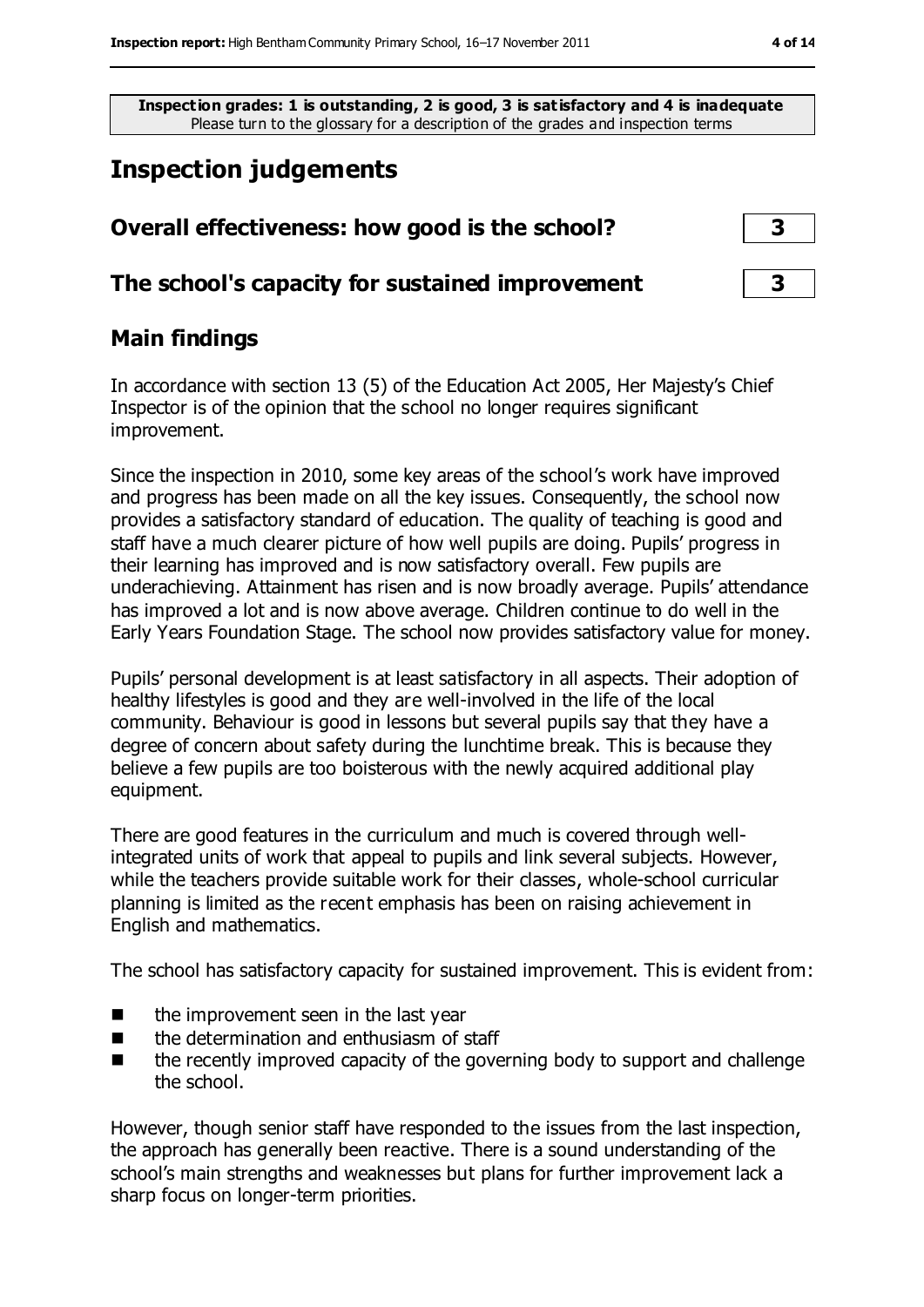Up to 40% of the schools whose overall effectiveness is judged satisfactory may receive a monitoring visit by an Ofsted inspector before their next section 5 inspection.

#### **What does the school need to do to improve further?**

- Ensure that all pupils play sensibly during lunchtime breaks so that none have any anxiety about their safety by:
	- providing further training for midday supervisors to develop their confidence, particularly in the management of pupils' behaviour and the active promotion of appropriate play
	- ensuring that all pupils understand, and keep to, the boundaries for their behaviour outside.
- Strengthen the leadership of the school so there is a clear vision for further improvement backed by clearly focused plans to achieve it.
- Tighten the planning of the curriculum at whole-school level to assure year-onyear progression in all aspects of pupils' learning across subjects and to provide for Year 6 pupils.

#### **Outcomes for individuals and groups of pupils 3**

Attainment has risen as a result of better teaching, particularly in Key Stage 1. Last year's Year 2 pupils reached broadly average attainment in reading, writing and mathematics. The school's tracking shows that, with very few exceptions, a healthy proportion of pupils are achieving the standard expected for their age and more capable pupils are working at a higher level. This attainment represents improvement in all year groups. There are few instances of underachievement. Well-judged support enables pupils with special educational needs and/or disabilities to make equally good progress, given their starting points, as their classmates.

In the lessons observed, pupils worked well. They enjoyed their learning and were keen to succeed. The older pupils showed a good degree of independence in their learning. For instance, when they were marshalling arguments for letters to persuade the relevant authorities to introduce road safety measures, they referred, without prompting, to graphs they had made of traffic speeds.

Pupils' personal development has strengths. They adopt healthy lifestyles, not least because they are aware of national guidance for diet and exercise. They know why some foods are not good for the heart, if eaten in excess. They participate in events organised in the local community and they respond positively to consultations about school life. School councillors take their responsibilities very seriously. Pupils, including those with behavioural difficulties, are courteous and behave well in lessons. Some, however, do not recognise the boundaries of acceptable play at lunchtimes and this causes anxiety for some other pupils.

Pupils' attendance has improved considerably and is now above average. This reflects pupils' enjoyment of school. All the parents and carers who responded to the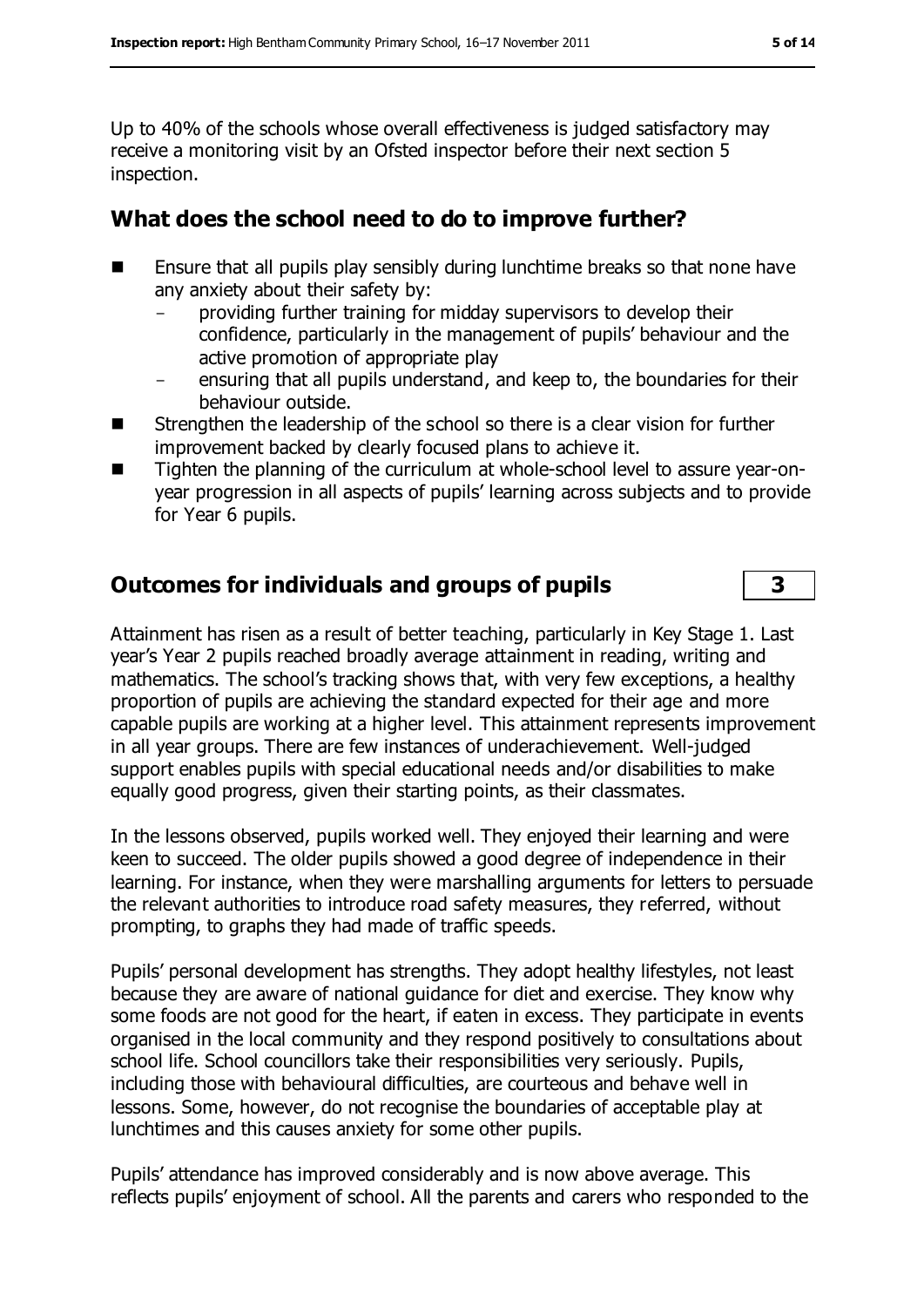inspection questionnaire said their children enjoy school, and this was confirmed by the large majority of pupil questionnaires.

These are the grades for pupils' outcomes

| Pupils' achievement and the extent to which they enjoy their learning    |   |
|--------------------------------------------------------------------------|---|
| Taking into account:                                                     |   |
| Pupils' attainment <sup>1</sup>                                          | 3 |
| The quality of pupils' learning and their progress                       |   |
| The quality of learning for pupils with special educational needs and/or | 3 |
| disabilities and their progress                                          |   |
| The extent to which pupils feel safe                                     | 3 |
| Pupils' behaviour                                                        | 3 |
| The extent to which pupils adopt healthy lifestyles                      | 2 |
| The extent to which pupils contribute to the school and wider community  |   |
| The extent to which pupils develop workplace and other skills that will  | 3 |
| contribute to their future economic well-being                           |   |
| Taking into account:                                                     |   |
| Pupils' attendance <sup>1</sup>                                          |   |
| The extent of pupils' spiritual, moral, social and cultural development  |   |

#### **How effective is the provision?**

 $\overline{a}$ 

Teaching has improved and is now good. In part this is due to staff changes and reallocation of teachers to classes so they are working to their strengths. Staff have also benefited from in-house work and support from the local authority to improve teaching quality. The improvement is recent so has yet to lead to sustained improvement in pupils' achievement, although the current picture of attainment and progress across the school is promising.

Typically, teachers have positive relationships with pupils and maintain a purposeful working atmosphere in lessons. They plan interesting work that takes appropriate account of pupils' varied levels of attainment in mixed-age classes. Pupils' work is marked helpfully so they know what to do to improve. Displays in classrooms provide good support for learning.

The most effective lessons were characterised by: high expectations of what pupils could achieve; very effective on-going assessment of pupils' learning; skilful questioning, adjusted for pupils' different abilities; good use of well-briefed teaching assistants; and concluding sessions that successfully consolidated new learning and took the brighter pupils on further.

Some lessons, though good overall, were marred somewhat by a slower pace, at times, or more teacher talk than was necessary so pupils did not get down to work as soon as they might have.

Assessment of pupils' attainment and progress has improved so teachers and the school's leaders have a much clearer picture of how well pupils are doing. The

<sup>&</sup>lt;sup>1</sup>The grades for attainment and attendance are: 1 is high; 2 is above average; 3 is broadly average; and 4 is low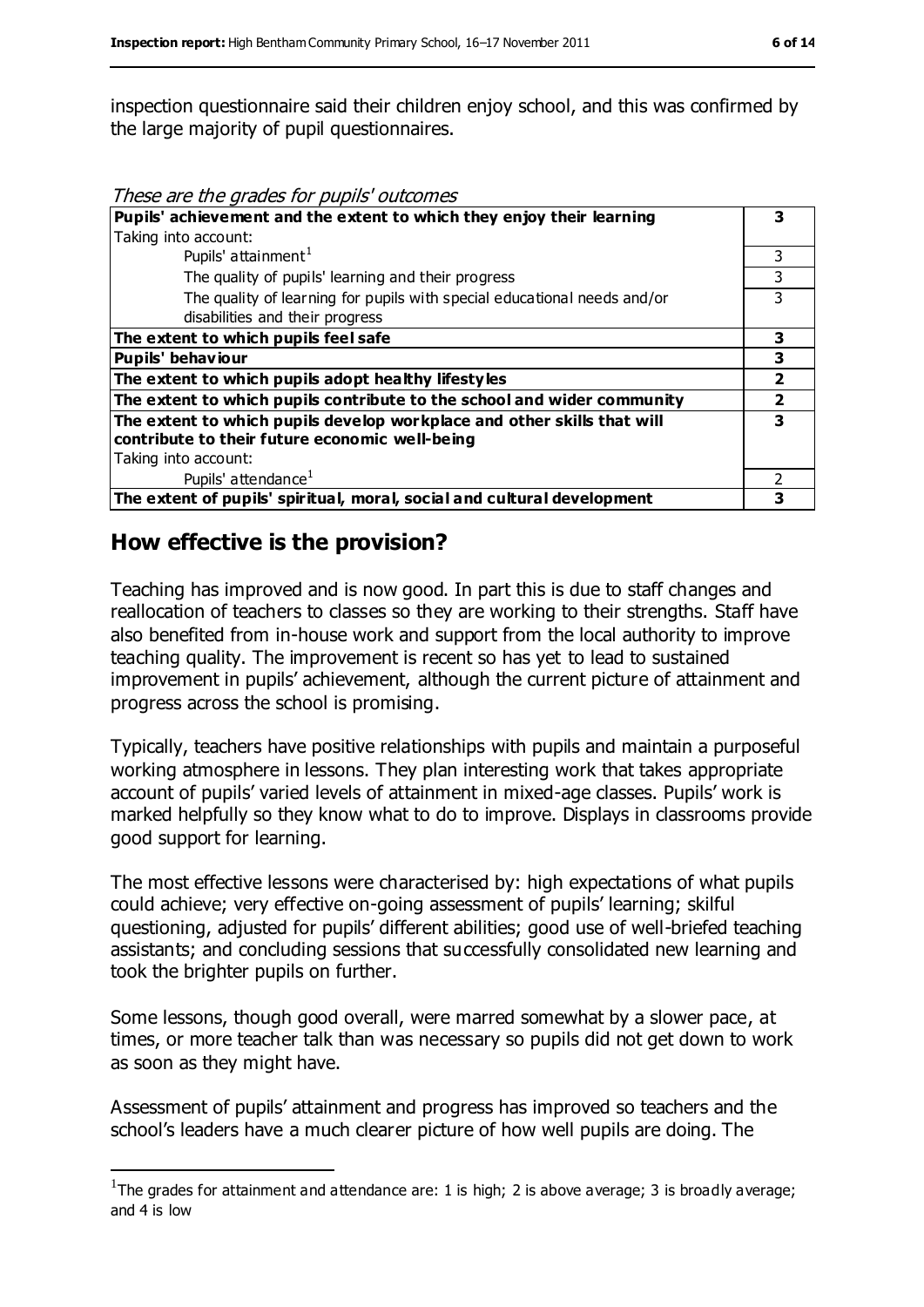information gleaned is used effectively to hold teachers to account for pupils' progress and to underpin decisions about interventions to raise achievement.

The school's curriculum covers all the required subjects and gives appropriate attention to promoting pupils' personal development and teaching them how to keep safe. It is enriched with opportunities for making music, performing and sports, and by a range of visits and visitors. Tailored programmes of work are provided for pupils with particular learning needs. Teachers plan work that meets the learning needs of their pupils and is often linked to topics that enthuse pupils. For example, pupils used their historical knowledge about the Tudors to inform art work in a range of media. Planning of the curriculum at whole-school level is less developed. However, time is already set aside to tackle this and to develop planning that encompasses provision for Year 6 pupils.

Sound pastoral care, guidance and support are evident. For example, the school mobilises effective support from external agencies and specialist staff from the local authority for pupils with particular needs and their families. Good attention is paid to smoothing pupils' transition to the next stage of schooling.

These are the grades for the quality of provision

| The quality of teaching                                                  |  |
|--------------------------------------------------------------------------|--|
| Taking into account:                                                     |  |
| The use of assessment to support learning                                |  |
| The extent to which the curriculum meets pupils' needs, including, where |  |
| relevant, through partnerships                                           |  |
| The effectiveness of care, guidance and support                          |  |

#### **How effective are leadership and management?**

The improvement in the school shows that staff's commitment and enthusiasm has been harnessed. They are keen for the school to do well by its pupils and make a strong contribution as subject leaders. Monitoring and evaluation of teaching has been strengthened and staff receive helpful feedback on their work. Some planning for the school's future development is in place but it lacks a sharp focus on key priorities. There is an acknowledgment that the leadership has tended to be reactive and now is the time to move to a more proactive approach.

Members of the governing body have developed a good knowledge of the school. They make every effort to consult all the school's stakeholders. They recognise that the governing body can do more to support and challenge the school and are now well-placed to do so. They have benefited from training and recent appointees bring strong relevant skills to their work.

The support provided for pupils with any difficulties and the provision for pupils to learn about people from different traditions from them, in Britain and further afield, ensure that the promotion of equal opportunity and of community cohesion are satisfactory.

The arrangements for safeguarding pupils meet government requirements. The school makes proper checks on all adults who are in contact with pupils. Staff are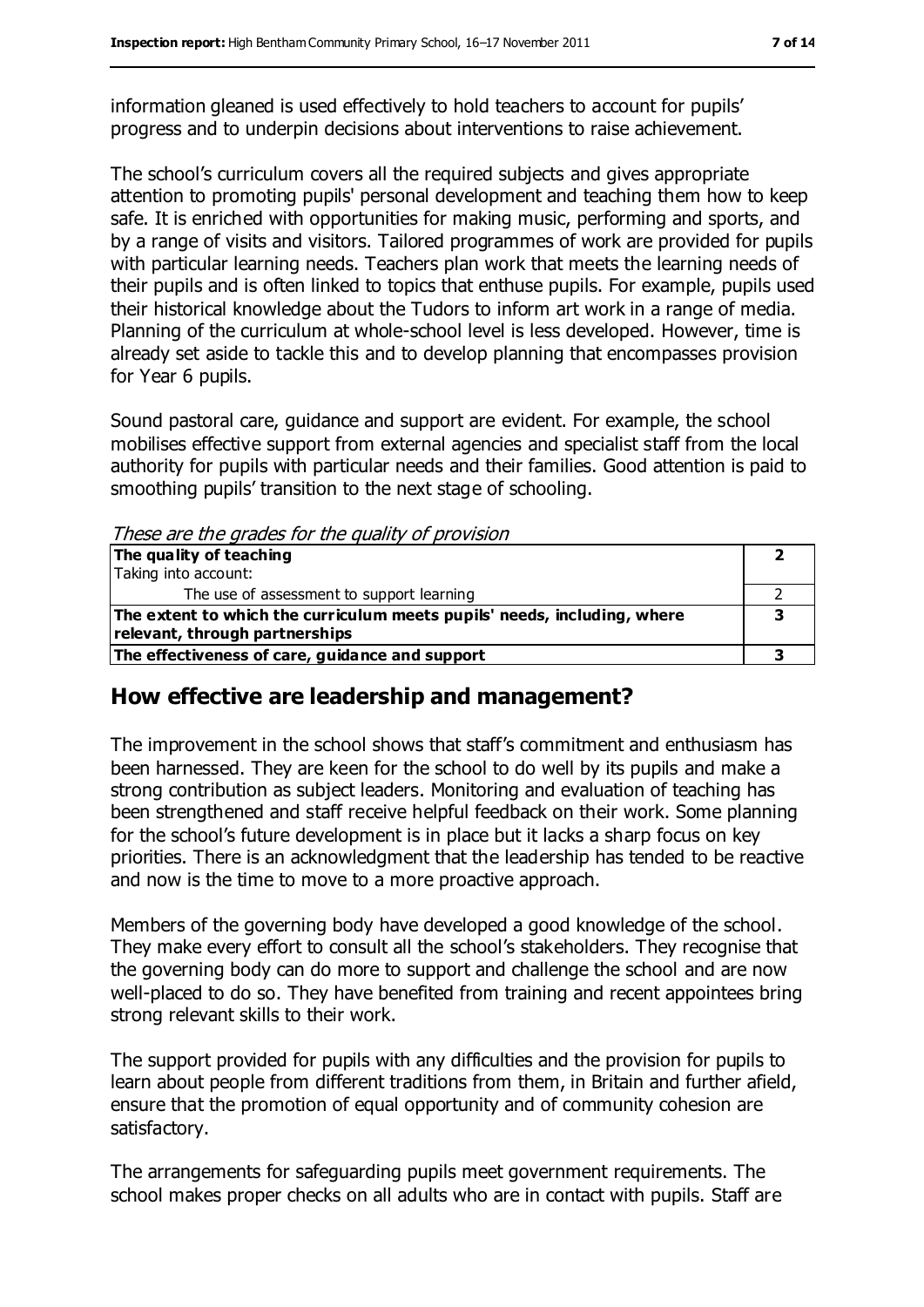suitably trained in first aid and child protection. The policies for child protection and health and safety are sound. However, review dates for some policies have been allowed to slip. Steps have been taken to ensure that pupils always play sensibly at breaks. For example, training has begun for midday supervisors and additional play equipment has been purchased very recently. Nonetheless, more needs to be done on this front.

These are the grades for the leadership and management

| The effectiveness of leadership and management in embedding ambition and<br>driving improvement                                                                     |   |  |
|---------------------------------------------------------------------------------------------------------------------------------------------------------------------|---|--|
| Taking into account:                                                                                                                                                |   |  |
| The leadership and management of teaching and learning                                                                                                              |   |  |
| The effectiveness of the governing body in challenging and supporting the<br>school so that weaknesses are tackled decisively and statutory responsibilities<br>met | 3 |  |
| The effectiveness of the school's engagement with parents and carers                                                                                                | 3 |  |
| The effectiveness of partnerships in promoting learning and well-being                                                                                              | з |  |
| The effectiveness with which the school promotes equality of opportunity and<br>tackles discrimination                                                              |   |  |
| The effectiveness of safeguarding procedures                                                                                                                        | 3 |  |
| The effectiveness with which the school promotes community cohesion                                                                                                 | 3 |  |
| The effectiveness with which the school deploys resources to achieve value for<br>money                                                                             |   |  |

#### **Early Years Foundation Stage**

When children join the Nursery their attainment is a bit lower than expected for their age. They settle to school life quickly. They benefit from consistently good teaching in Nursery and Reception and they enjoy a rich range of learning activities in a calm, supportive atmosphere. The needs of Reception children are met well in the mixedage class. As a result of this good provision, children make good progress, particularly in personal, social and emotional development. By the end of the Reception Year, their attainment has caught up to the national average and they are well-placed to benefit from the improved provision in Key Stage 1. Staff in this key stage are knowledgeable about the needs of young children and how they learn best. They are skilled at helping children to learn through play and at developing their social skills and their language and communication skills in informal situations.

These are the grades for the Early Years Foundation Stage

| Overall effectiveness of the Early Years Foundation stage                    |  |
|------------------------------------------------------------------------------|--|
| Taking into account:                                                         |  |
| Outcomes for children in the Early Years Foundation Stage                    |  |
| The quality of provision in the Early Years Foundation Stage                 |  |
| The effectiveness of leadership and management in the Early Years Foundation |  |
| Stage                                                                        |  |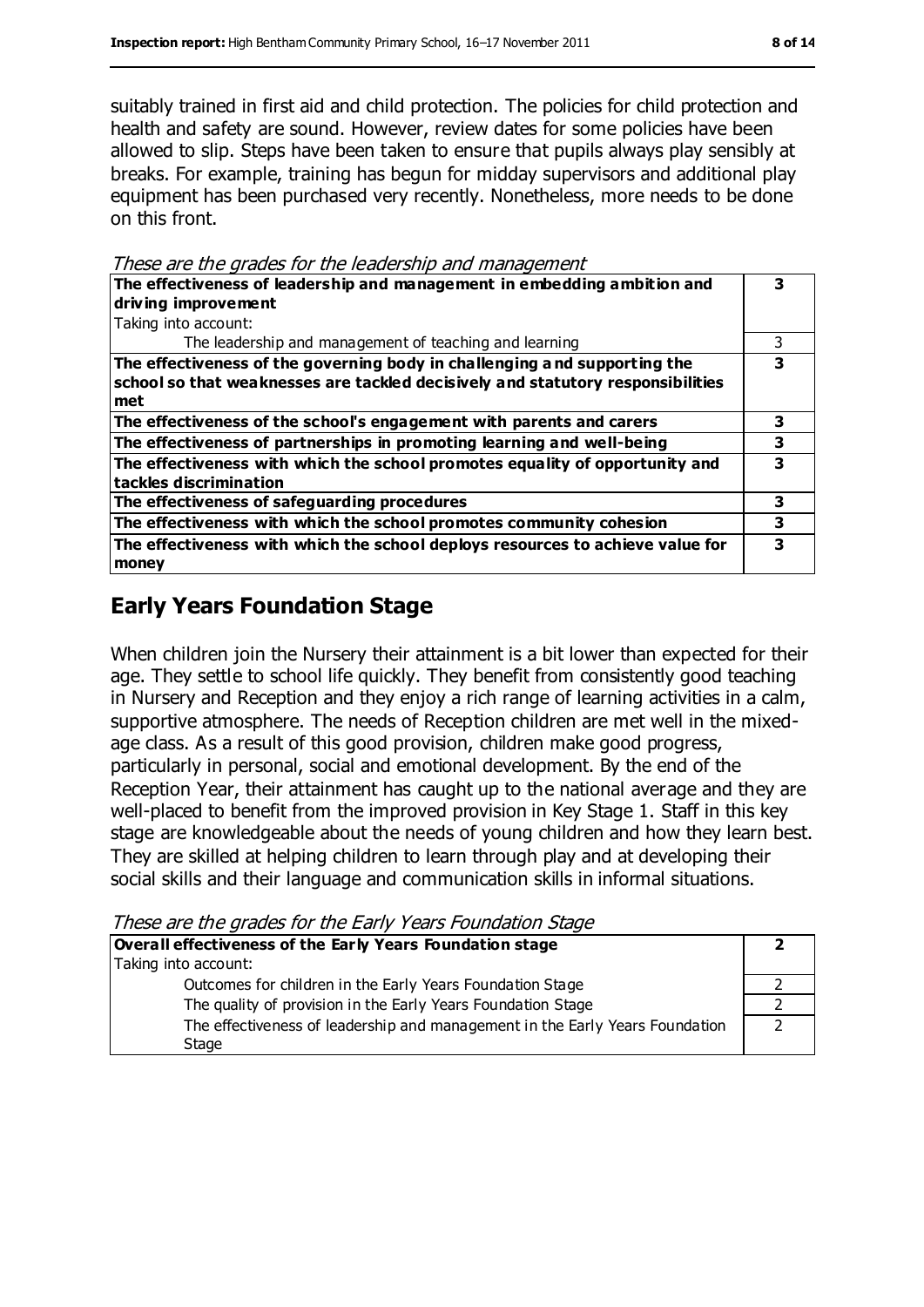#### **Views of parents and carers**

The table below shows that, on most counts, the large majority of parents and carers have a positive view of the school. However, a small minority has concerns about how the school deals with unacceptable behaviour and the leadership and management, including the account taken of their suggestions and concerns. The inspectors found that:

- though behaviour is usually good in lessons, there are times when some pupils' behaviour on the playground should be better
- leadership needs to become more proactive.

These matters have been raised elsewhere in this report as areas that the school needs to tackle in order to improve further.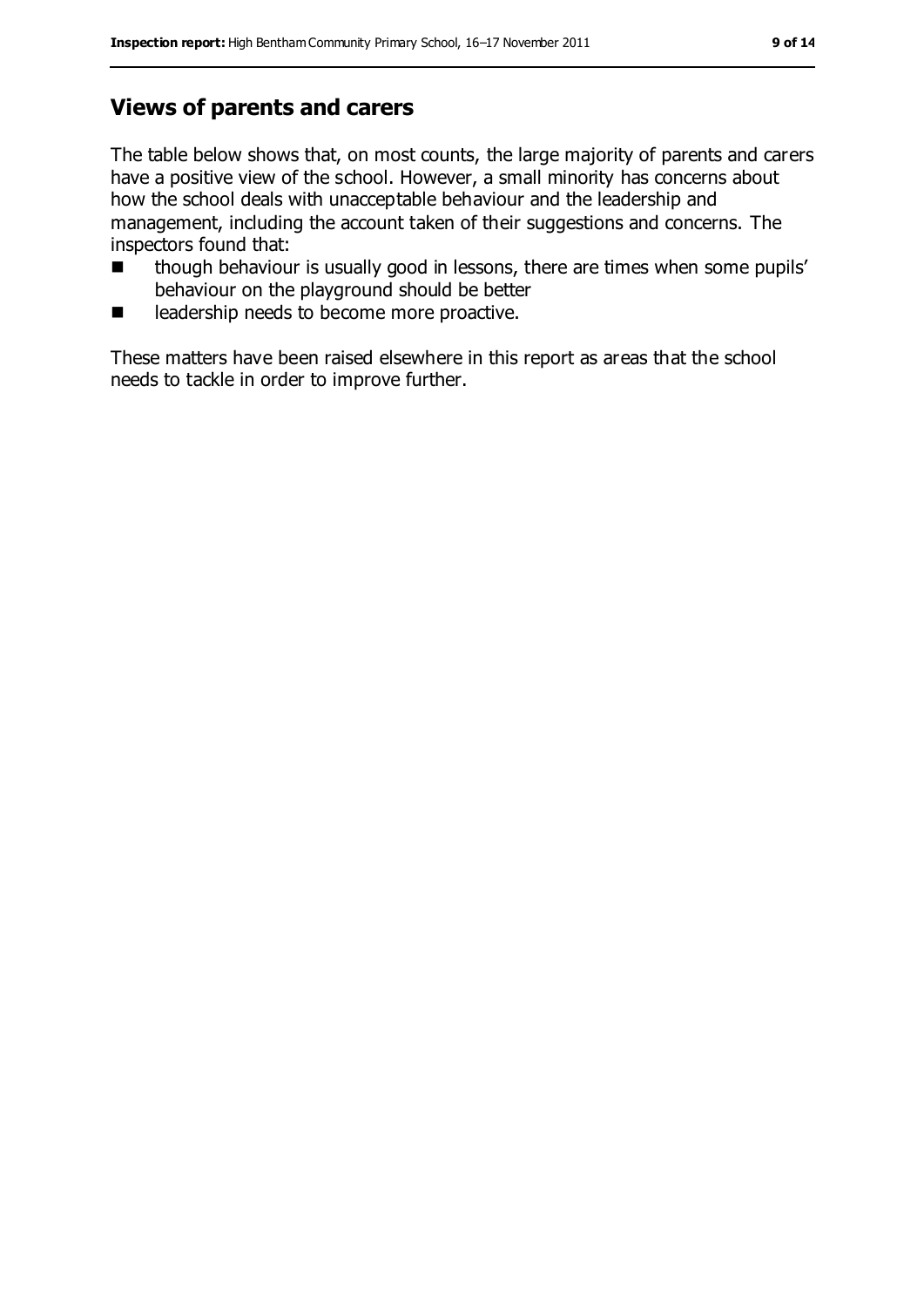#### **Responses from parents and carers to Ofsted's questionnaire**

Ofsted invited all the registered parents and carers of pupils registered at High Bentham Community Primary School to complete a questionnaire about their views of the school.

In the questionnaire, parents and carers were asked to record how strongly they agreed with 13 statements about the school.

The inspector received 61 completed questionnaires by the end of the on-site inspection. In total, there are 115 pupils registered at the school.

| <b>Statements</b>                                                                                                                                                                                                                                       | <b>Strongly</b><br>agree |               | <b>Agree</b> |               |                | <b>Disagree</b> |                | <b>Strongly</b><br>disagree |  |
|---------------------------------------------------------------------------------------------------------------------------------------------------------------------------------------------------------------------------------------------------------|--------------------------|---------------|--------------|---------------|----------------|-----------------|----------------|-----------------------------|--|
|                                                                                                                                                                                                                                                         | <b>Total</b>             | $\frac{0}{0}$ | <b>Total</b> | $\frac{0}{0}$ | <b>Total</b>   | $\frac{1}{2}$   | <b>Total</b>   | $\frac{0}{0}$               |  |
| My child enjoys school                                                                                                                                                                                                                                  | 34                       | 56            | 27           | 44            | 0              | 0               | 0              | 0                           |  |
| The school keeps my child<br>safe                                                                                                                                                                                                                       | 29                       | 48            | 27           | 44            | 3              | 5               | $\mathbf 0$    | $\mathbf 0$                 |  |
| The school informs me<br>about my child's progress                                                                                                                                                                                                      | 18                       | 30            | 38           | 62            | 4              | $\overline{7}$  | $\mathbf 0$    | $\mathbf 0$                 |  |
| My child is making enough<br>progress at this school                                                                                                                                                                                                    | 16                       | 26            | 38           | 62            | $\overline{4}$ | $\overline{7}$  | $\mathbf{1}$   | $\overline{2}$              |  |
| The teaching is good at<br>this school                                                                                                                                                                                                                  | 20                       | 33            | 34           | 56            | $\overline{4}$ | $\overline{7}$  | $\mathbf 0$    | $\mathbf 0$                 |  |
| The school helps me to<br>support my child's learning                                                                                                                                                                                                   | 16                       | 26            | 38           | 62            | $\overline{4}$ | $\overline{7}$  | $\overline{2}$ | 3                           |  |
| The school helps my child<br>to have a healthy lifestyle                                                                                                                                                                                                | 20                       | 33            | 36           | 59            | $\overline{4}$ | $\overline{7}$  | $\mathbf 0$    | $\mathbf 0$                 |  |
| The school makes sure that<br>my child is well prepared<br>for the future (for example<br>changing year group,<br>changing school, and for<br>children who are finishing<br>school, entering further or<br>higher education, or<br>entering employment) | 15                       | 25            | 33           | 54            | 10             | 16              | $\mathbf 0$    | $\mathbf 0$                 |  |
| The school meets my<br>child's particular needs                                                                                                                                                                                                         | 20                       | 33            | 34           | 56            | 6              | 10              | $\mathbf{1}$   | $\overline{2}$              |  |
| The school deals effectively<br>with unacceptable<br>behaviour                                                                                                                                                                                          | 5                        | 8             | 32           | 52            | 16             | 26              | 7              | 11                          |  |
| The school takes account<br>of my suggestions and<br>concerns                                                                                                                                                                                           | 11                       | 18            | 36           | 59            | 11             | 18              | 3              | 5                           |  |
| The school is led and<br>managed effectively                                                                                                                                                                                                            | 8                        | 13            | 34           | 56            | 16             | 26              | 2              | 3                           |  |
| Overall, I am happy with<br>my child's experience at<br>this school                                                                                                                                                                                     | 19                       | 31            | 36           | 59            | 6              | 10              | 0              | 0                           |  |

The table above summarises the responses that parents and carers made to each statement. The percentages indicate the proportion of parents and carers giving that response out of the total number of completed questionnaires. Where one or more parents and carers chose not to answer a particular question, the percentages will not add up to 100%.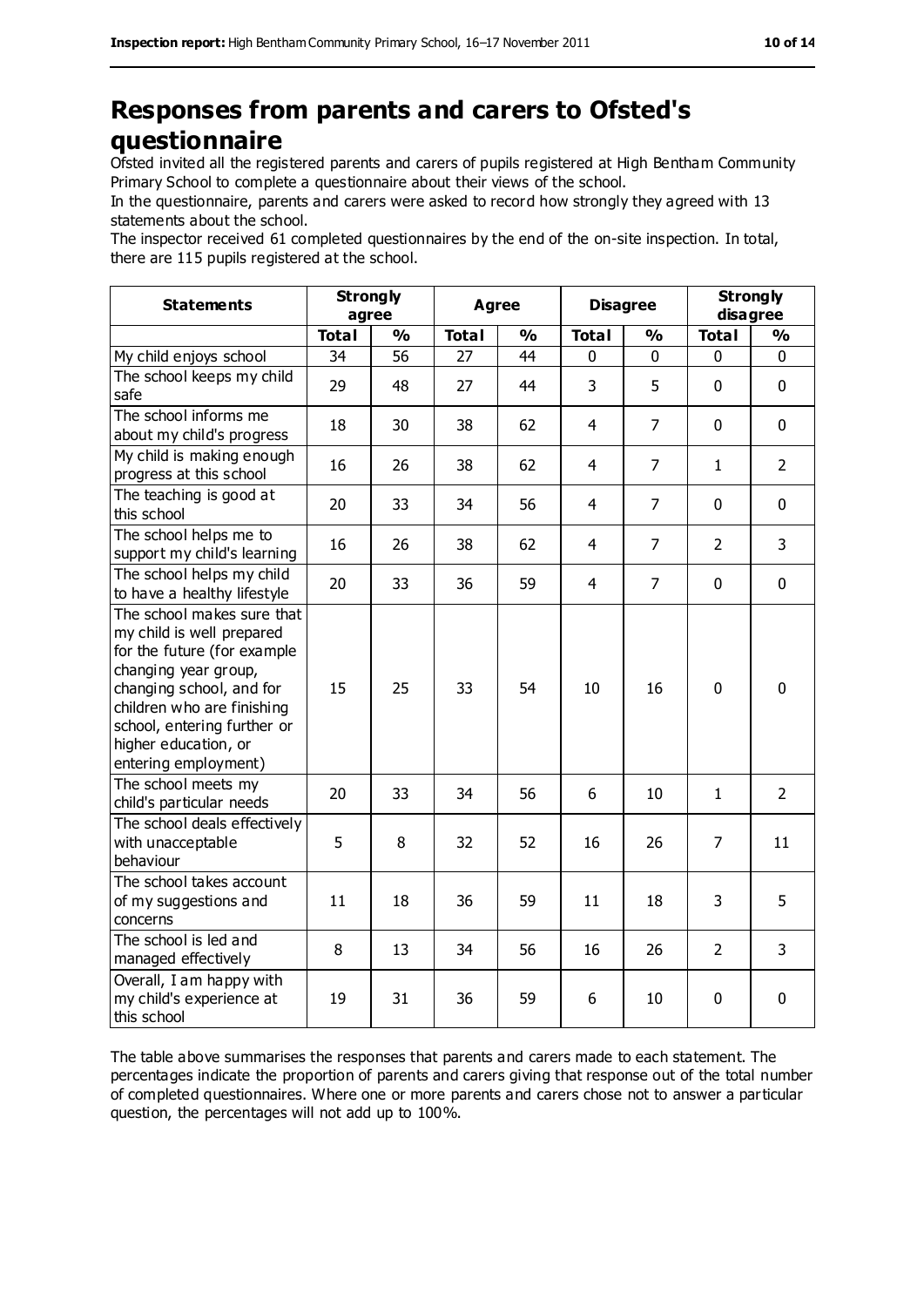#### **Glossary**

#### **What inspection judgements mean**

| Grade   | <b>Judgement</b> | <b>Description</b>                                                                                                                                                                                                               |
|---------|------------------|----------------------------------------------------------------------------------------------------------------------------------------------------------------------------------------------------------------------------------|
| Grade 1 | Outstanding      | These features are highly effective. An outstanding<br>school provides exceptionally well for all its pupils'<br>needs.                                                                                                          |
| Grade 2 | Good             | These are very positive features of a school. A school<br>that is good is serving its pupils well.                                                                                                                               |
| Grade 3 | Satisfactory     | These features are of reasonable quality. A<br>satisfactory school is providing adequately for its<br>pupils.                                                                                                                    |
| Grade 4 | Inadequate       | These features are not of an acceptable standard. An<br>inadequate school needs to make significant<br>improvement in order to meet the needs of its pupils.<br>Ofsted inspectors will make further visits until it<br>improves. |

#### **Overall effectiveness of schools**

|                          | Overall effectiveness judgement (percentage of schools) |      |                     |                   |
|--------------------------|---------------------------------------------------------|------|---------------------|-------------------|
| <b>Type of</b><br>school | <b>Outstanding</b>                                      | Good | <b>Satisfactory</b> | <b>Inadequate</b> |
| Nursery schools          | 43                                                      | 47   | 10                  |                   |
| Primary schools          | 6                                                       | 46   | 42                  |                   |
| Secondary<br>schools     | 14                                                      | 36   | 41                  | 9                 |
| Sixth forms              | 15                                                      | 42   | 41                  | 3                 |
| Special schools          | 30                                                      | 48   | 19                  | 3                 |
| Pupil referral<br>units  | 14                                                      | 50   | 31                  |                   |
| All schools              | 10                                                      | 44   | 39                  |                   |

New school inspection arrangements were introduced on 1 September 2009. This means that inspectors now make some additional judgements that were not made previously.

The data in the table above is for the period 1 September 2010 to 08 April 2011 and are consistent with the latest published official statistics about maintained school inspection outcomes (see [www.ofsted.gov.uk\)](http://www.ofsted.gov.uk/).

The sample of schools inspected during 2010/11 was not representative of all schools nationally, as weaker schools are inspected more frequently than good or outstanding schools.

Percentages are rounded and do not always add exactly to 100. Sixth form figures reflect the judgements made for the overall effectiveness of the sixth form in secondary schools, special schools and pupil referral units.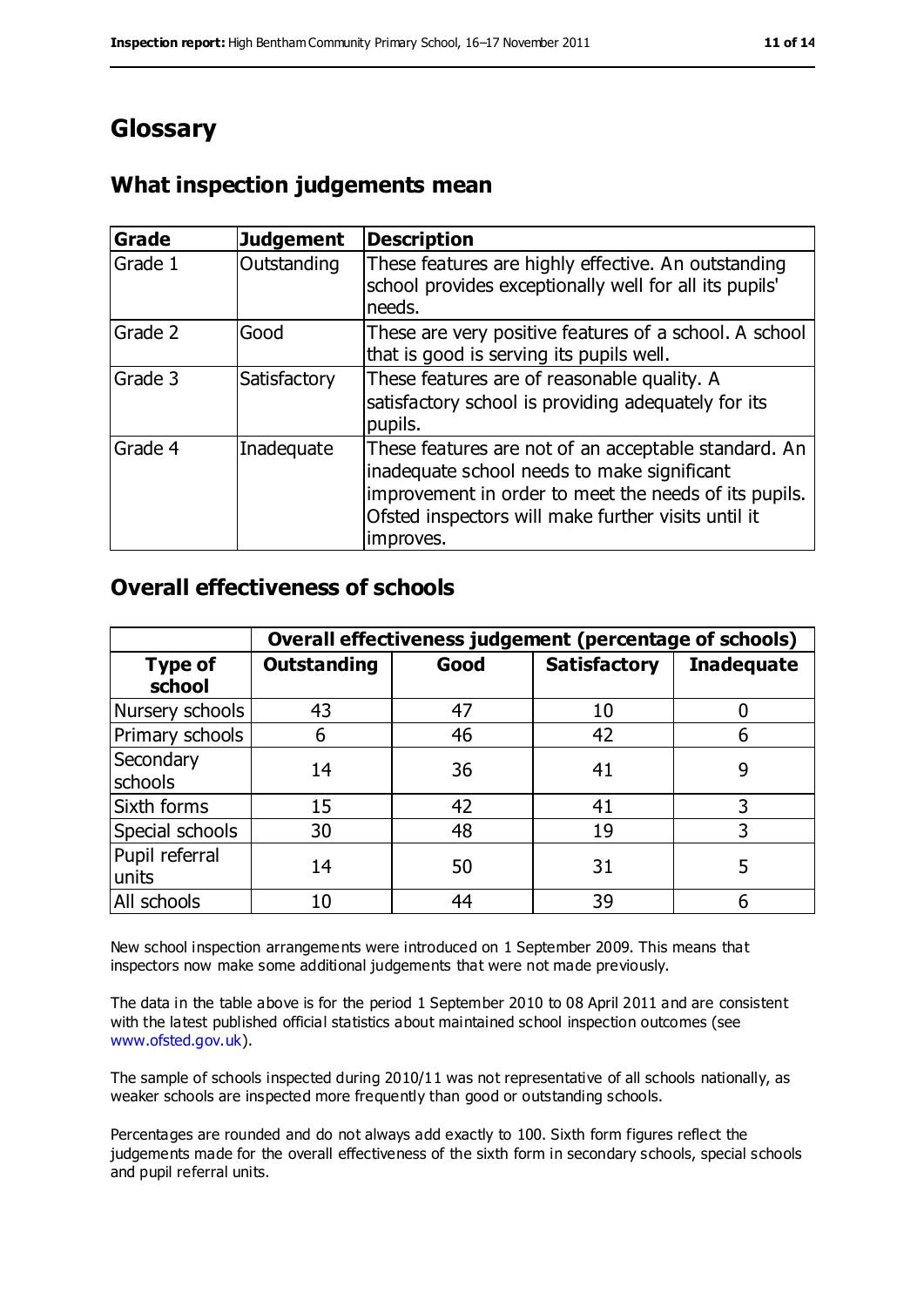## **Common terminology used by inspectors**

| Achievement:               | the progress and success of a pupil in their<br>learning, development or training.                                                                                                                                                                                                                                                |
|----------------------------|-----------------------------------------------------------------------------------------------------------------------------------------------------------------------------------------------------------------------------------------------------------------------------------------------------------------------------------|
| Attainment:                | the standard of the pupils' work shown by test<br>and examination results and in lessons.                                                                                                                                                                                                                                         |
| Capacity to improve:       | the proven ability of the school to continue<br>improving. Inspectors base this judgement on<br>what the school has accomplished so far and on<br>the quality of its systems to maintain<br>improvement.                                                                                                                          |
| Leadership and management: | the contribution of all the staff with<br>responsibilities, not just the headteacher, to<br>identifying priorities, directing and motivating staff<br>and running the school.                                                                                                                                                     |
| Learning:                  | how well pupils acquire knowledge, develop their<br>understanding, learn and practise skills and are<br>developing their competence as learners.                                                                                                                                                                                  |
| Overall effectiveness:     | inspectors form a judgement on a school's overall<br>effectiveness based on the findings from their<br>inspection of the school. The following<br>judgements, in particular, influence what the<br>overall effectiveness judgement will be.                                                                                       |
|                            | The school's capacity for sustained<br>■<br>improvement.<br>Outcomes for individuals and groups of<br>pupils.<br>$\blacksquare$ The quality of teaching.<br>The extent to which the curriculum meets<br>pupils' needs, including, where relevant,<br>through partnerships.<br>The effectiveness of care, guidance and<br>support. |
| Progress:                  | the rate at which pupils are learning in lessons<br>and over longer periods of time. It is often<br>measured by comparing the pupils' attainment at<br>the end of a key stage with their attainment when<br>they started.                                                                                                         |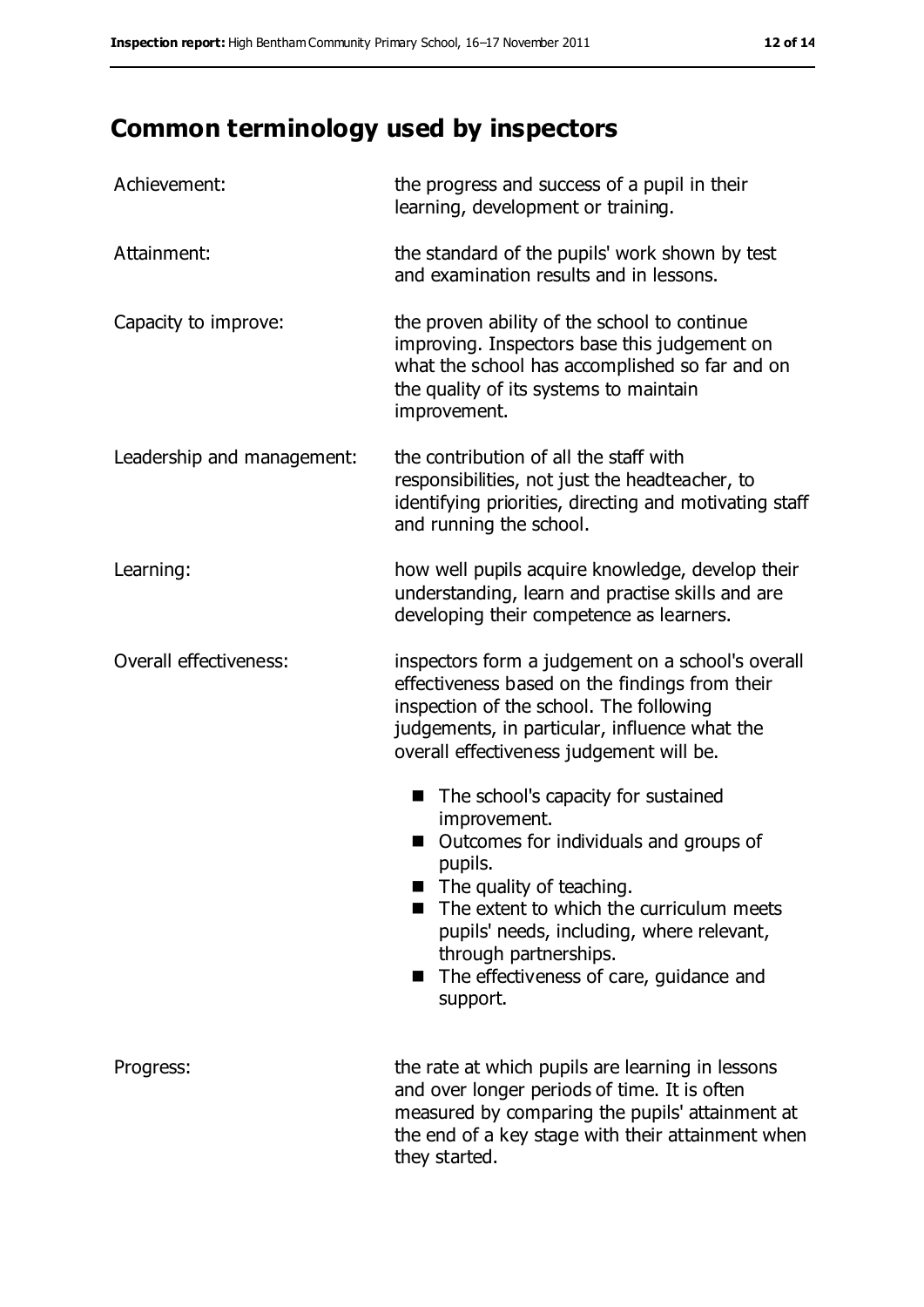**This letter is provided for the school, parents and carers to share with their children. It describes Ofsted's main findings from the inspection of their school.**



18 November 2011

Dear Pupils

#### **Inspection of High Bentham Community Primary School, Lancaster, LA2 7JU**

You may remember that Mrs Murphy and I inspected your school recently. I am writing to tell you what we found out during the inspection. First of all, thank you for making us welcome and talking to us in classes, around the school and in meetings. These conversations with you helped us to reach our judgements.

The school has improved since it was inspected in September 2010 and it now gives you a satisfactory education. Attainment in English and mathematics has risen and, all through school, most pupils are working at the level expected for their age, with some doing better than that. Teaching is now good in all the classes and I was pleased to discover how much you enjoy learning. So you are well set to do even better in future. Nursery and Reception are still good and children make good progress in these years.

We were pleased to see how much you know about healthy living and how much you are involved in the local community. Your behaviour in lessons is good. However, some of you are bothered about how some pupils play at the lunchtime break. The staff already knew this and have done some things to improve matters but we have asked them to do more so that all pupils know what is acceptable and the lunchtime supervisors can help everyone to play safely and happily together.

The school will want to improve even more. I am sure that you will have some good ideas about how it can do so and I expect you will be able to make your suggestions through the school council. Mrs Boocock and I talked about what needs to be done next to make High Bentham an even better school. As well as the points already mentioned, we agreed on the following things:

- **numake sure the school is led well so that everyone knows what the priorities are for the** future and there is a clear plan to realise them
- $\blacksquare$  improve the planning of work in all subjects so that, as well as each teacher planning, there is a whole-school plan to make sure that you all make good progress and that the school is ready for when it has Year 6 pupils.

Yours sincerely

Pat Kime Her Majesty's Inspector